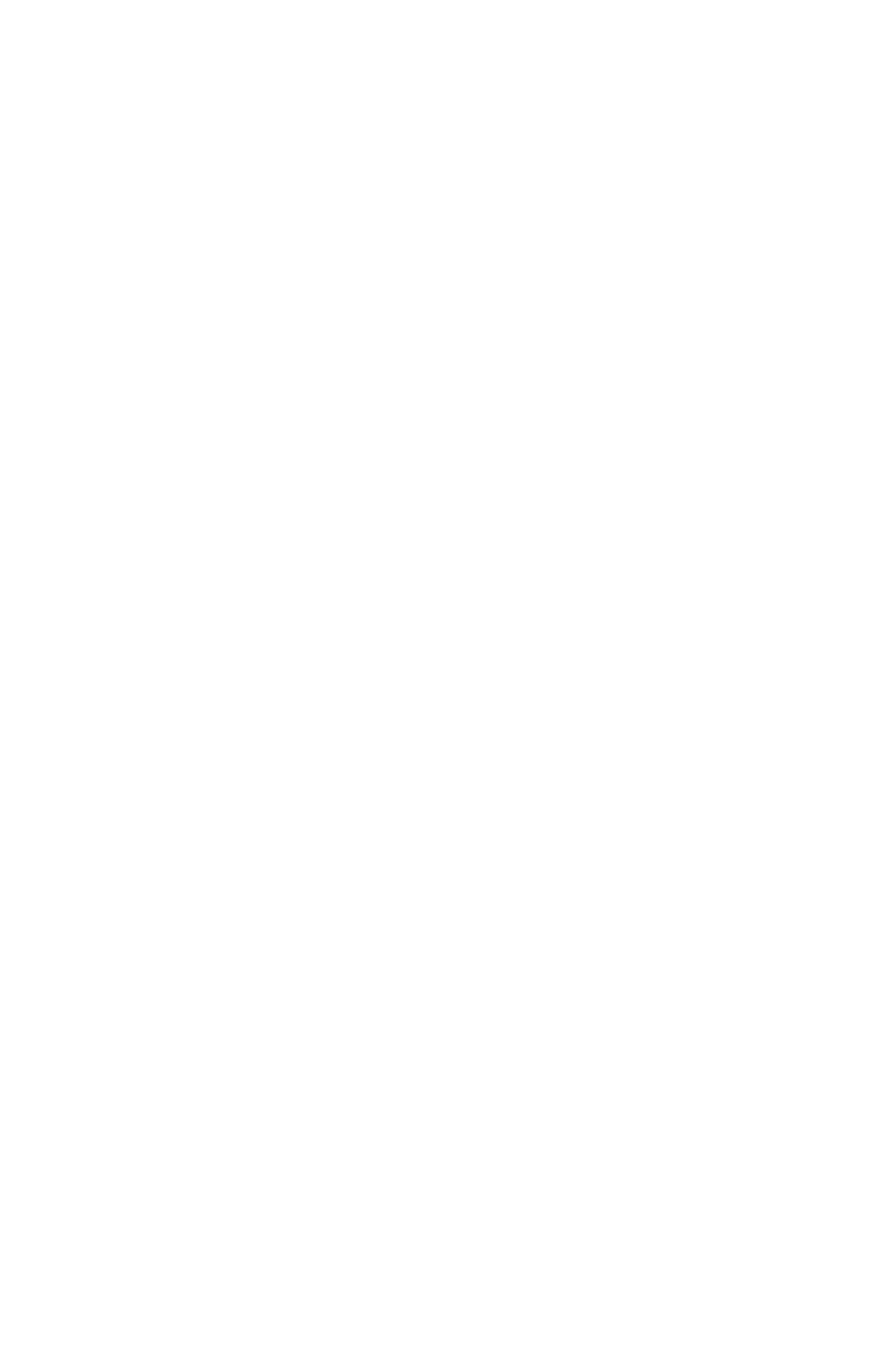

*Guide can help self-represented litigants handle probate cases*

Many individuals are faced with handling probate cases, which involves settling and administering estates, guardianships, curatorships and name changes. Some people will secure the services of an attorney while others will exercise the right to represent themselves in a legal action without the assistance of an attorney. When individuals operate without an attorney, the courts refer to them as  $pro se - or self-represented - litigants$ .

Because self-represented litigants are required to act in accordance with the Kentucky Revised Statutes and any local court rules, the Kentucky Administrative Office of the Courts designed this booklet to help individuals understand how to meet the legal requirements for probate cases. We want to make the court system accessible to all who need its services and I believe that self-represented litigants will find this to be a valuable guide.

> *John D. Minton, Jr. Chief Justice of Kentucky*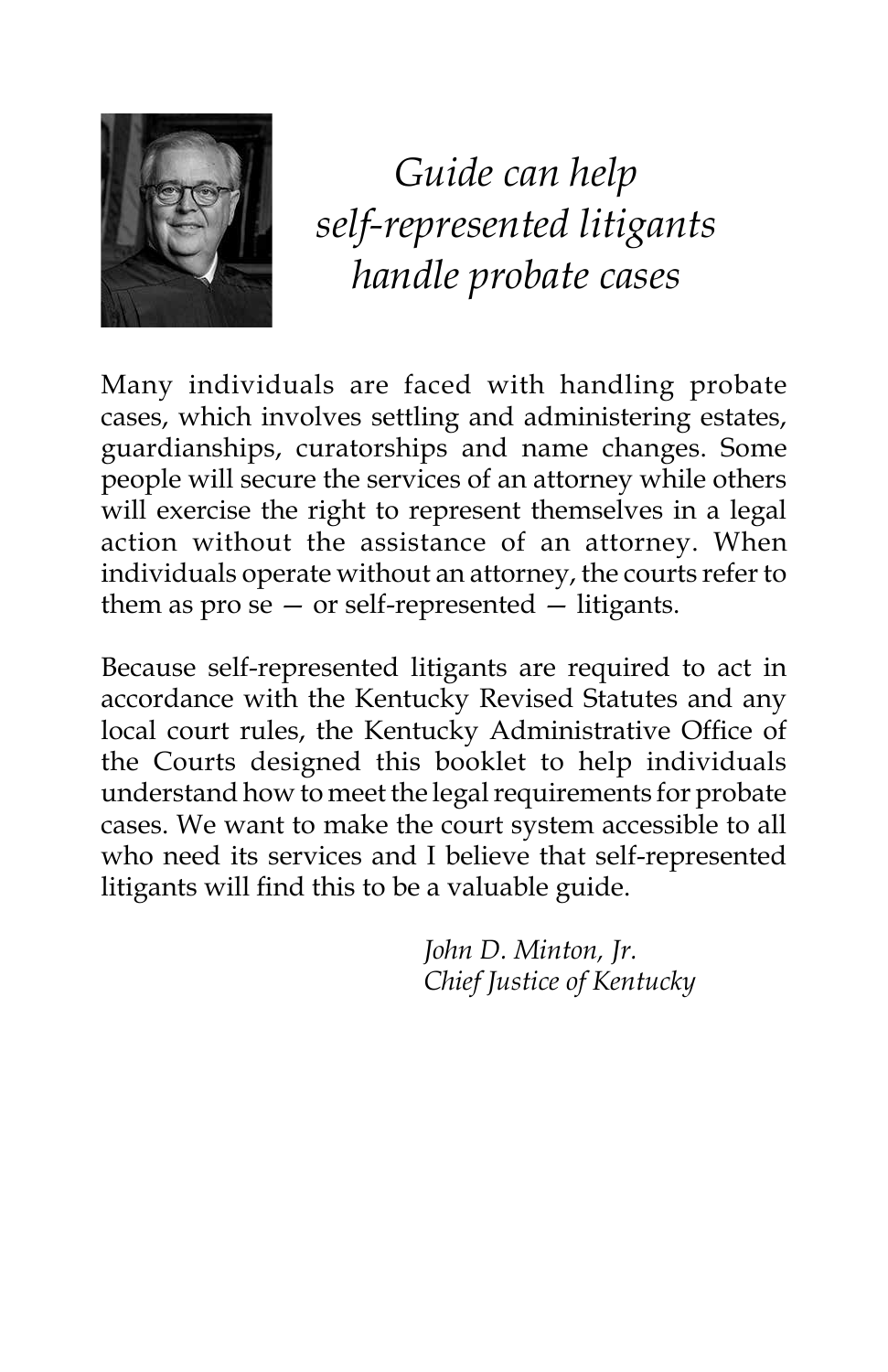# Disclaimer

This informational booklet about the Probate Division of District Court should:

- Help you understand the probate process.
- Provide step-by-step guidance through numerous procedures.

This informational booklet **will not:**

- Provide legal advice.
- Make you an authority on probate procedures.
- Take the place of an attorney. If you choose to represent yourself and be your own attorney, then you are expected to do the things an attorney is expected to do.

You should read this entire probate booklet for information concerning the rights and duties of all individuals involved in the probate process.

### **How the Office of Circuit Clerk Can Help**

The Office of Circuit Court Clerk in your county can provide the legal forms necessary to file a probate case. **However, the circuit court clerk is not an attorney and cannot give you legal advice.** Many of the forms mentioned in this booklet are available on the Kentucky Court of Justice Web site. See page 1 on how to obtain the legal forms.

**Statutory Reference.** The law covering probate actions is found in the Kentucky Revised Statutes, Chapters 394 through 395.

**Attorney Referral.** If you need an attorney, the following bar associations can refer you to an attorney in your area:

> **Kentucky Bar Association Lawyer Locator Service** www.kybar.org

#### **Fayette County Bar Association** 859-225-9897

**Louisville Bar Association Kentucky Lawyer Referral Service** 502-583-1801

> **Northern Kentucky Bar Association** 859-781-1300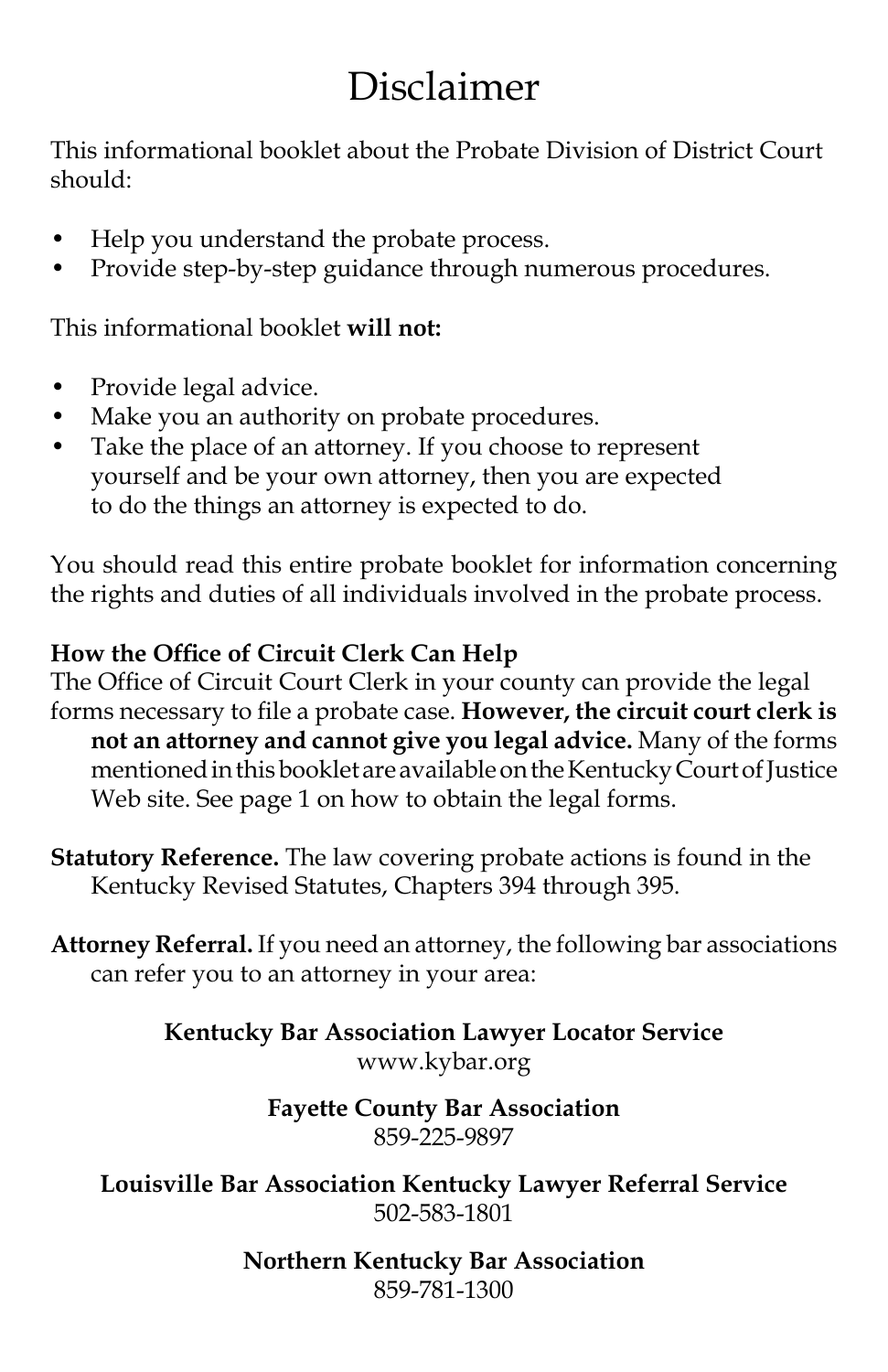# Table of Contents

| Introduction                                           |   |
|--------------------------------------------------------|---|
| Settling an Estate                                     | 2 |
| <b>Fiduciaries &amp; Sureties</b>                      | 4 |
| Guardians, Limited Guardians & Conservators for Minors | 6 |
| Curators                                               | 7 |
| Petitioning for a Name Change                          | 8 |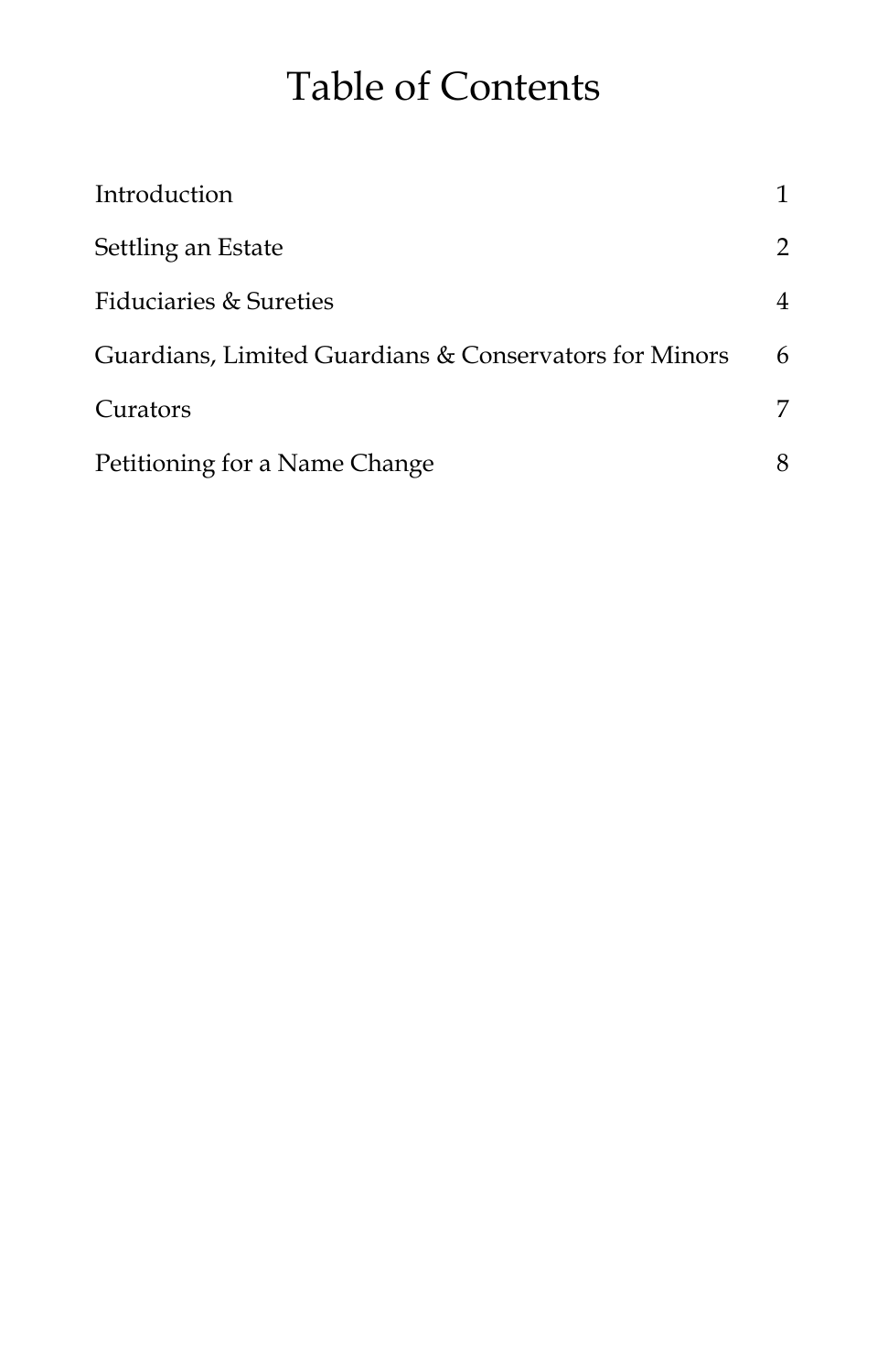# Introduction

**Probate** is the process of settling and administering estates, guardianships, curatorships and name changes. Although trusts are also administered through Probate Court, most are complicated and beyond the scope of this brochure.

**Self-represented litigants** are those who represent themselves in a legal action without the aid of an attorney. Just as with any other legal proceeding, individuals have the right to handle probate matters without an attorney. However, please remember that self-represented litigants are required to act in accordance with the Kentucky Revised Statutes and any local court rules.

We have designed this brochure to help self-represented litigants understand the process for settling an estate without the assistance of an attorney. The resources listed below will help in that endeavor.

#### **How to Obtain Legal Forms**

This brochure refers to forms that are necessary to carry out specific legal actions. There are two ways to obtain these legal forms.

The forms can be downloaded from the Kentucky Court of Justice Web site at www.kycourts.gov. Click on Legal Forms at the top of the home page. You can then search for and print the probate forms.

You can also obtain copies of the forms from the District Court Division of the Office of Circuit Court Clerk in your county. The address of the circuit court clerk's office should be listed in your local phone book or you can find it at www.kycourts.gov. Click on Counties on the home page and then click on the name of the specific county for contact information. You must visit the office in person to obtain the proper forms. Please be aware that the circuit court clerks cannot give legal advice. It may be in your best interest to seek the services of an attorney.

**Kentucky Revised Statutes.** This brochure also refers to the Kentucky Revised Statutes that are relevant to Probate Court. These statutes can be found on the Kentucky Legislative Research Commission web site at www. legislature.ky.gov. Click on Kentucky Law, then on KY Revised Statutes and then search by Title & Chapter based on the citations provided in this brochure. Your local library also might have copies of the statutes.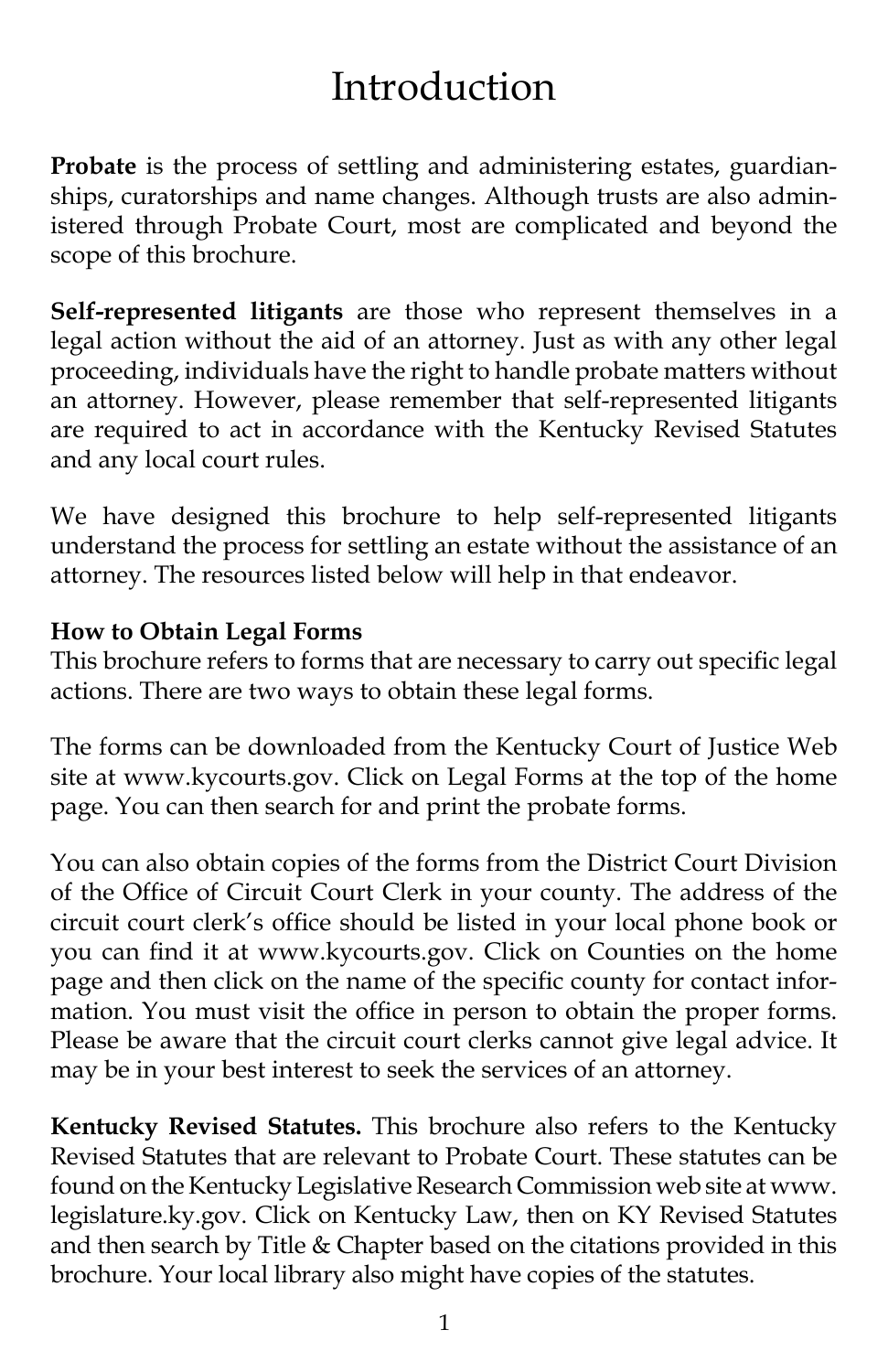# Settling an Estate

### **General**

Settling the estate of a deceased person (decedent) is a process that involves winding up the financial matters of the decedent, collecting assets, paying debts, and distributing the remaining assets according to the terms of the will or according to the law that applies when there is no will.

### **Getting Started**

The first step is to locate the deceased person's original will. The second step is to file a petition, using form AOC-805, which asks the District Court judge to admit the will to probate and to appoint an executor to administer and settle the decedent's estate. KRS §§394.140, 394.145. If there is no will, this same petition will request the court to appoint an administrator to handle the financial affairs of the deceased. Both an executor and/or an administrator are also referred to as a personal representative. KRS Chapter 395.

### **Proving the Will**

Unless the will is a "self-proved will," it must be proven in court by at least one of the witnesses. A "self-proved will" is signed by the decedent along with two witnesses, all signatures are witnessed by a notary public and it includes certain language required by statute (See KRS 394.225). KRS §§394.040, 394.225-394.235. In the case of a holographic will, which is one that is entirely in the handwriting of the decedent, the only testimony required is proof of the decedent's handwriting by a person familiar with it. KRS §394.040.

### **Administrating the Estate**

Generally it is the duty of the personal representative to take over the assets of the decedent and to manage and protect those assets. KRS §§395.195, 395.197. The personal representative owes the highest good faith to the creditors and heirs of the decedent's estate and must act accordingly. KRS §395.120. Within 60 days of his or her appointment, the personal representative must file an inventory, in duplicate, of the estate's assets with the District Court. The inventory must list the value of the assets at the time of the decedent's death.The personal representative may use form AOC-841. KRS §395.250.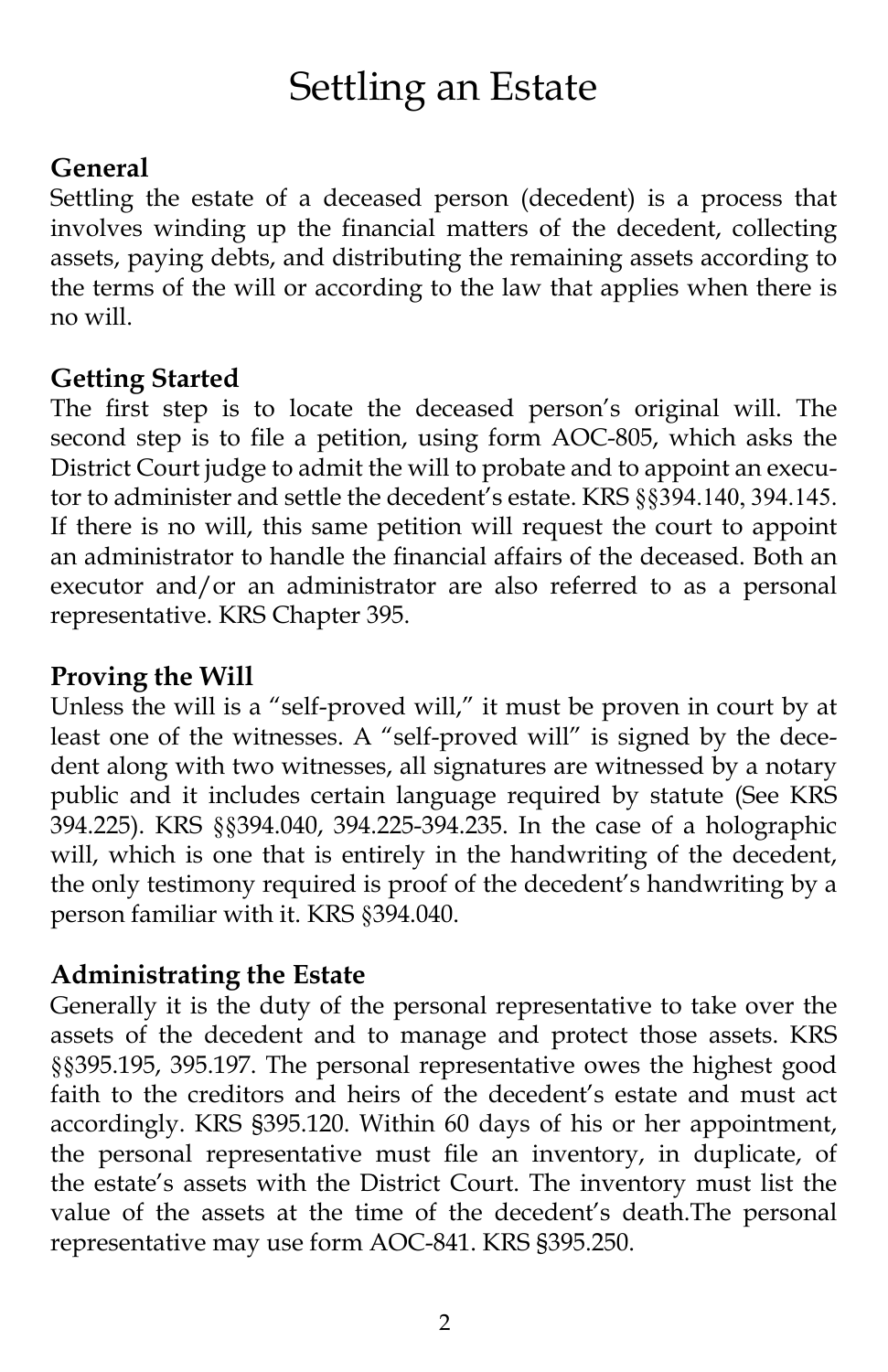#### **Settling the Estate**

After paying the debts and any income and death taxes owed by the estate, and after distributing any remaining assets of the estate to the heirs, the personal representative must prepare and file a final settlement with the District Court using form AOC-846. KRS §§395.190, 395.510. The settlement may not be filed until at least six months from the date the personal representative was appointed. KRS §395.190. If settling the estate takes more than two years, a periodic settlement may be required. KRS §395.610.

#### **Formal Settlement**

A formal settlement must include a detailed record of all receipts and disbursements accompanied by canceled checks. A formal settlement must reflect the distribution to the heirs of their respective bequests. Finally, it must also reflect the amount the personal representative and his or her attorney are compensated and the basis for such compensation. KRS §§395.620, 395.625.

#### **Informal Settlement**

The District Court may accept an informal settlement when each heir has signed a notarized waiver stating that he or she has received his or her share of the estate and waives the requirements of a formal accounting and settlement. An informal settlement must also include proof of distribution of any specific bequests and either an Affidavit of Exemption when no inheritance taxes are owed on the estate or an acceptance letter from the Kentucky Revenue Cabinet. The settlement must also reflect the amount of attorney fees paid by the estate, if any. This process requires forms AOC-850 and AOC-851. KRS §395.605.

#### **Dispensing With Administration**

The law allows certain individuals to ask a District Court judge to direct the transfer of estate assets without the need for further court proceedings. KRS §395.450. This is known as dispensing with administration.

A Petition to Dispense With Administration, which is form AOC-830, may be filed whether a person dies with or without a will, by the following individuals in the following priority:

**Surviving Spouse.** If the decedent's personal estate is \$30,000 or less, the surviving spouse may petition the court to transfer the property to him or her. KRS §§395.455, 391.030.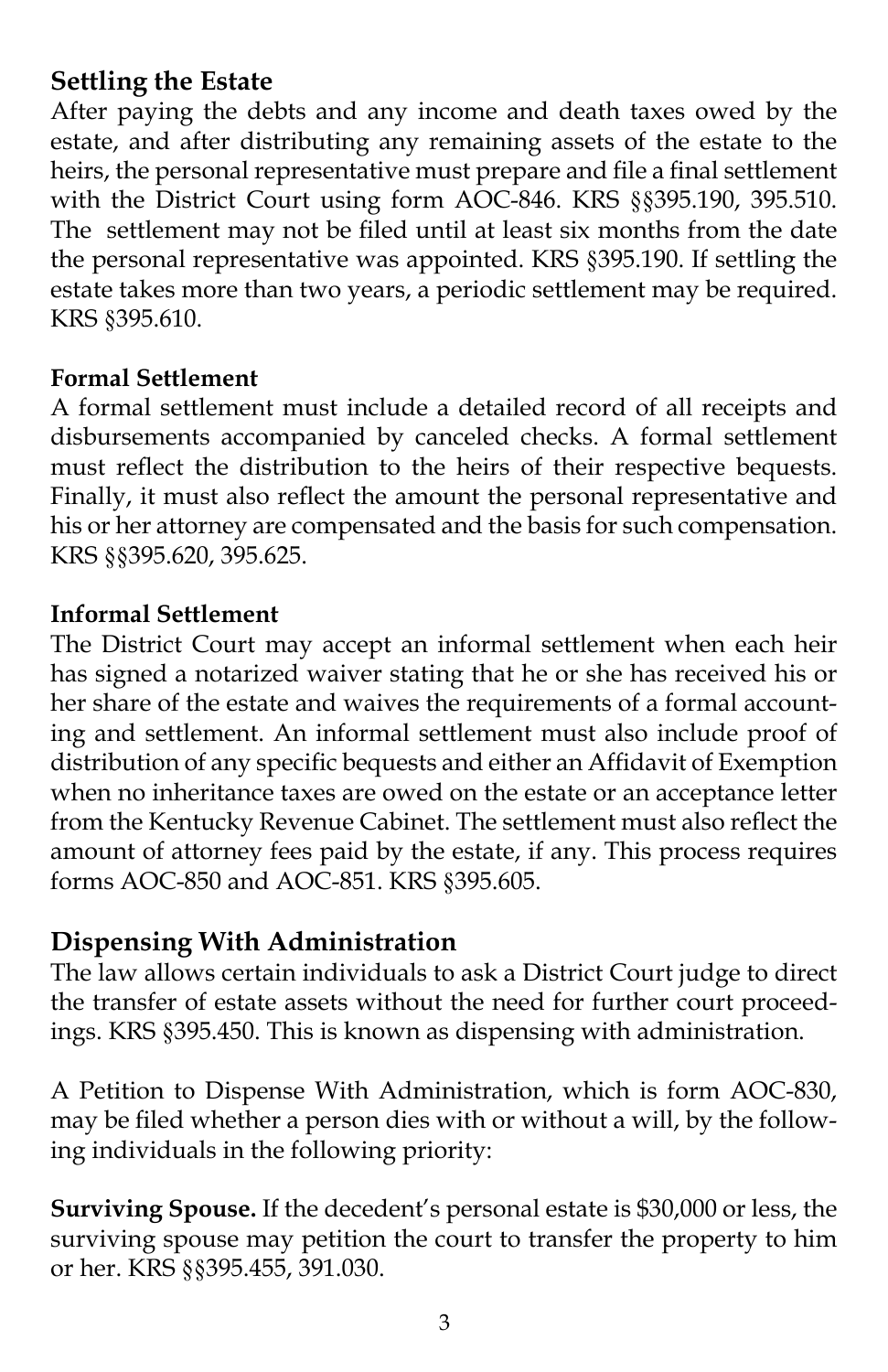**Surviving Children.** If the decedent's personal estate is \$30,000 or less and there is no surviving spouse, the surviving child(ren) may petition the court to transfer the property to them. KRS §§395.455, 391.030.

**Preferred Creditors.** The law recognizes certain claims as "preferred," such as 1) funeral expenses or 2) debts or taxes with a preference under Kentucky or federal law. KRS §396.095. Any person, including a surviving spouse or child(ren), may provide proof of payment of a preferred claim and petition the District Court judge to transfer the decedent's personal estate to them as a "preferred creditor" up to the amount of the paid claim. KRS §395.455.

## Fiduciaries & Sureties

The Probate Court is responsible for appointing and supervising fiduciaries. A fiduciary is a person appointed by the court to handle someone else's money. There are several kinds of fiduciaries:

**Executor.** A person named in a will to settle an estate.

**Administrator.** A person appointed by the court to settle an estate of a person who had no will.

**Guardian.** A person appointed to handle funds belonging to a minor.

**Curator.** A person selected by someone who does not believe that he or she can manage his or her own finances and asks the court to appoint someone to do so for them.

These fiduciaries must all be appointed by the Probate Court and are accountable to it. This means that they may be required to file periodic reports with the court and to ultimately file a final settlement showing what funds have come into the hands of the fiduciary and how those funds have been spent.

The court will review these reports to ensure the fiduciary has done his or her job properly. The court can hold a fiduciary personally responsible if funds have not been handled in accordance with the law. The court can also remove fiduciaries who do not comply with their duties or with the orders of the court.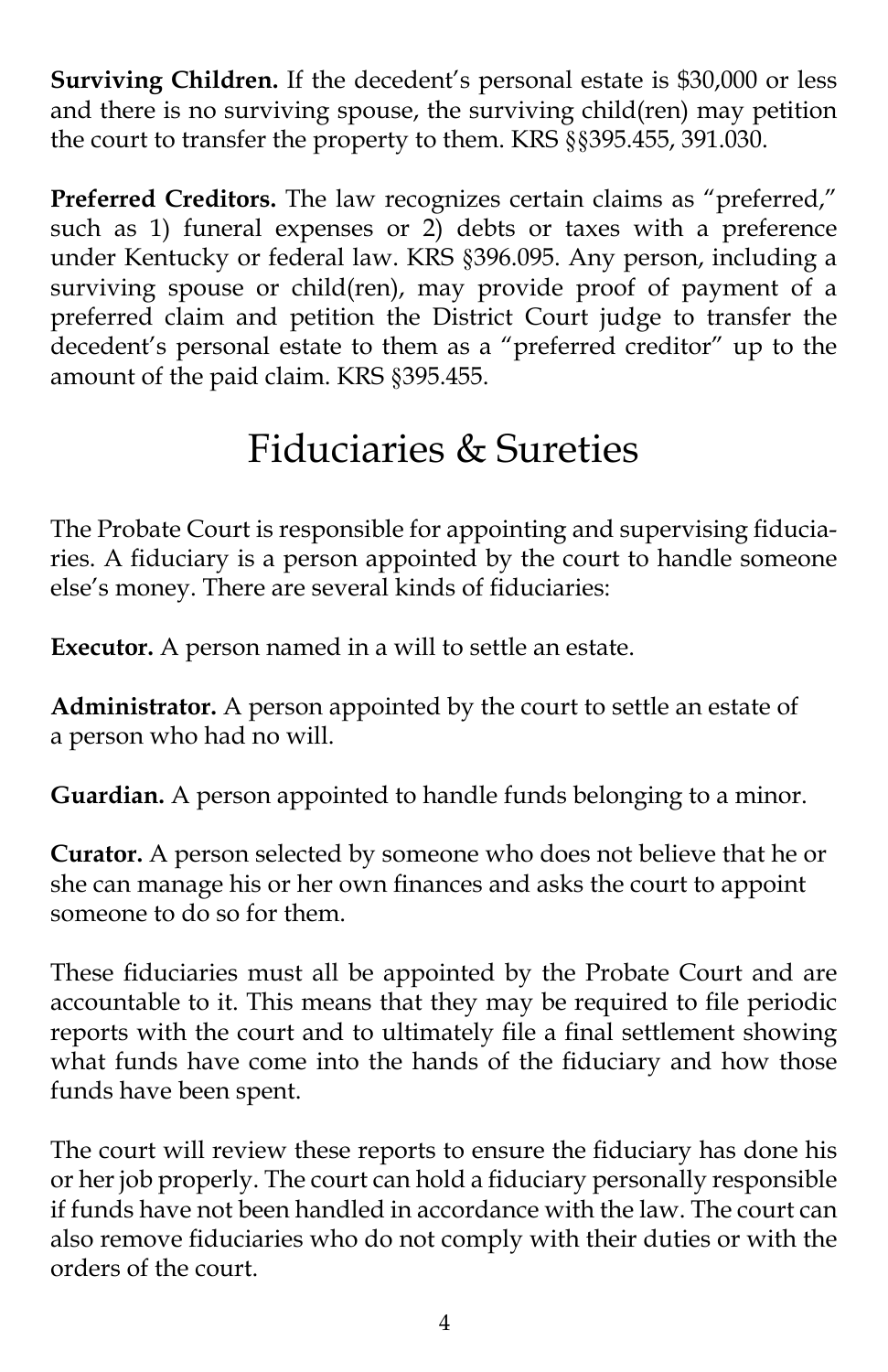The law requires every fiduciary to sign a bond before beginning his or her duties. The bond is simply a written promise that the fiduciary will carry out his or her responsibilities in accordance with the law.

#### **Fiduciary Must Provide a Surety**

A fiduciary is required to provide a surety on his or her bond. A surety is a person or company, such as an insurance company, that can be thought of as a co-signer on the bond. In other words, if a fiduciary does something wrong, the surety can be compelled to make it good, just as a co-signer on a loan must make good if the borrower fails to pay the loan. Where the will provides or where all of the beneficiaries agree, the court may not require a surety.

Fiduciaries are entitled to reasonable compensation for their services, subject to approval of the court.

A person who desires to be appointed as a fiduciary should consider the obligations and responsibilities of a fiduciary, as well as the authority it confers. A potential fiduciary also needs to consider whether a surety is likely to be required by the court for his or her service and will need to make arrangements in advance to obtain surety in order to complete the process of appointment of the court.

A fiduciary cannot act until his or her appointment is complete, including signing the bond and providing surety, if required.

### **Relevant Statutes & Legal Forms**

| Form AOC-806 |
|--------------|
|              |
| Form AOC-825 |
|              |
|              |
|              |
|              |
|              |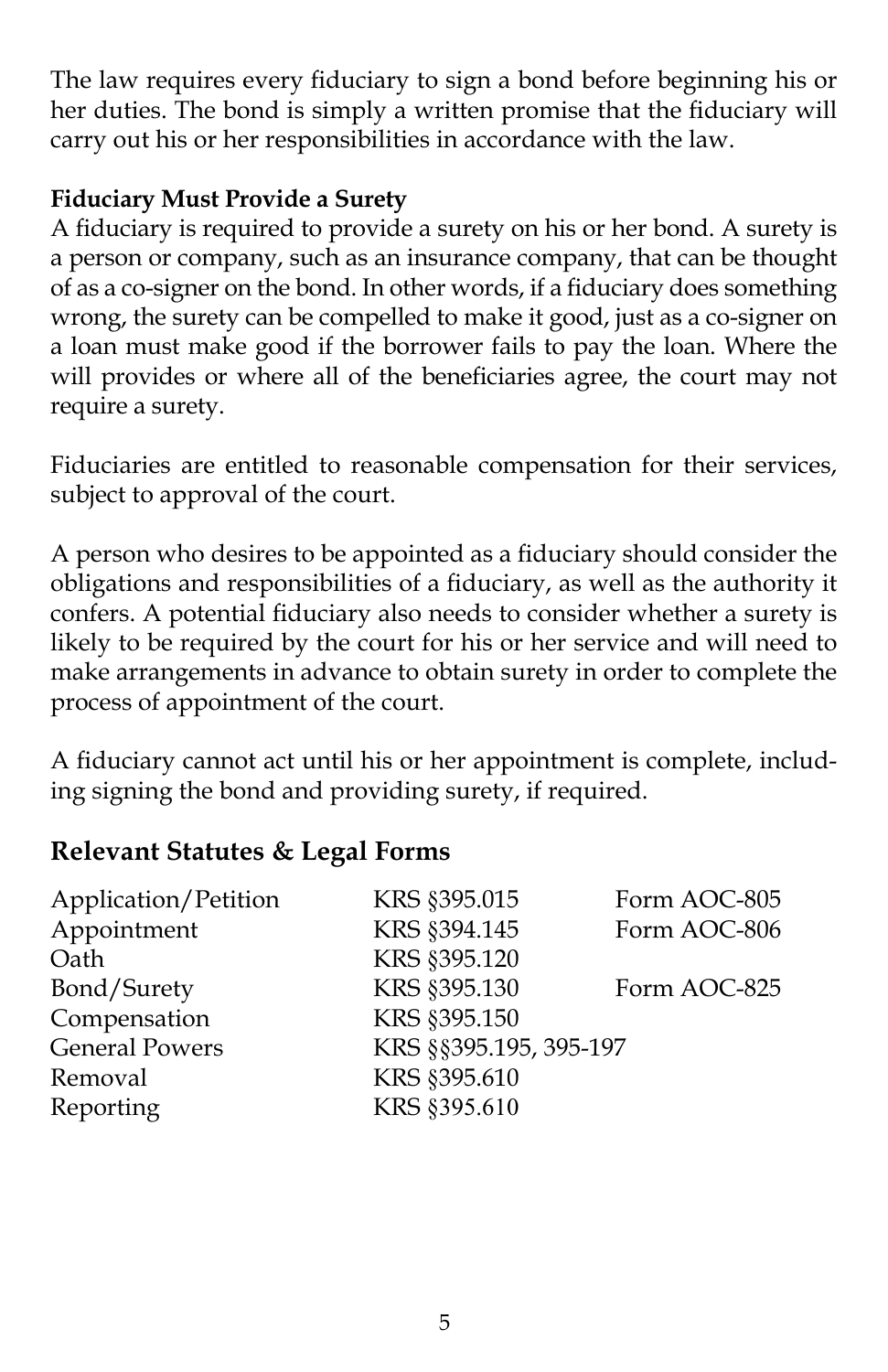# Guardians, Limited Guardians & Conservators for Minors

There are several reasons why a minor – any person under age 18 – may require a guardian, even if one or both of the minor's parents are still living. The most common reasons a minor would require a guardian or conservator are:

- When both parents have died.
- To accept an inheritance.
- To receive settlement proceeds from a lawsuit.
- To qualify for health insurance coverage, consent to medical treatment or make decisions about his or her education.

A guardian for a minor typically takes one of three forms: guardian, limited guardian or conservator. A **guardian** is responsible for the care, custody and control of the minor and is also responsible for managing the minor's financial resources. A **limited guardian** is responsible for the care and control of the minor, but does not have the power to manage the minor's assets. A **conservator** is responsible only for managing the minor's financial resources.

Any interested person may petition the District Court to appoint a guardian, limited guardian or conservator for the minor. Once the petition is filed and the filing fee paid, a hearing date will be set with the court. The person requesting the appointment as guardian must be present at the court hearing. If the minor is 14 years old or older, the minor must also be present and consent to the appointment.

The guardian or conservator must file an inventory with the court within 60 days of his or her appointment. The guardian or conservator must also file an accounting with the court every one to two years thereafter, depending on the value of the minor's assets.

### **Relevant Statutes & Legal Form**

| Application/Appointment         | KRS §395.380    |              |
|---------------------------------|-----------------|--------------|
| Oath                            | KRS §395.380    |              |
| Bond/Surety                     | KRS §395.380    | Form AOC-825 |
| <b>General Fiduciary Duties</b> | KRS Chapter 395 |              |
| Periodic Accounting             | KRS §395.610    |              |
| Duties/Inventory                | KRS §395.390    |              |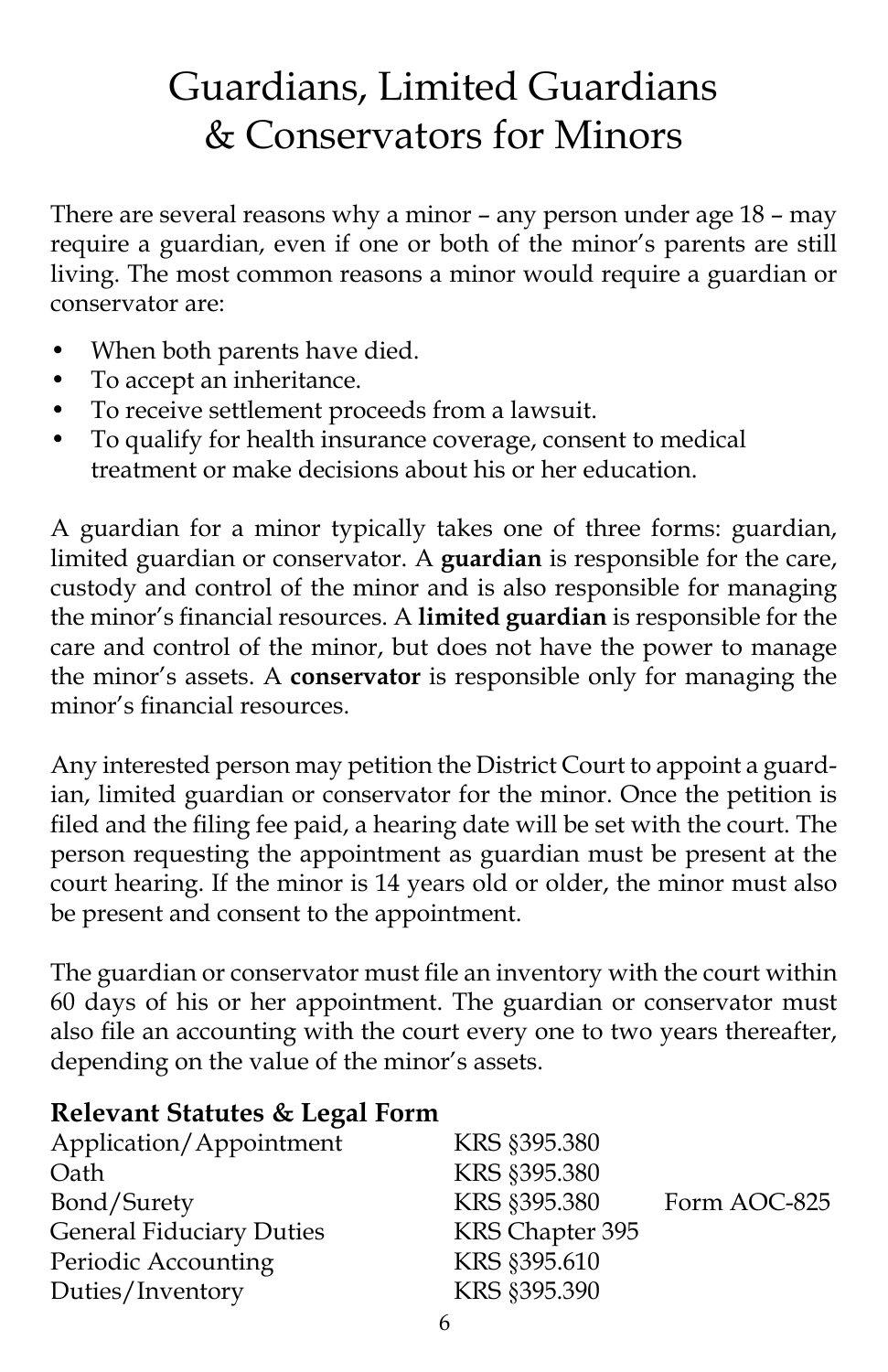### Curators

Individuals who are no longer able to manage their business affairs properly because of their advanced age or a physical disability may request the District Court to appoint a curator to manage their affairs for them. Once appointed, the curator is responsible for the person's property and business affairs only. The curator is not responsible for the physical well-being of the person.

The person requesting the appointment of a curator must file a petition with the District Court. The court will set a hearing date once the petition has been filed and the filing fee paid. Both the person requesting the appointment of a curator and the person being appointed as curator must be present at the court hearing.

The curator will be responsible for filing an inventory with the court within 60 days of his or her appointment. The curator will also be responsible for filing an accounting with the court every two years thereafter.

#### **Relevant Statutes & Legal Form**

| Application/Appointment         | KRS §§387.320, 395.410 |              |
|---------------------------------|------------------------|--------------|
| Oath/Bond/Surety                | KRS §387.320           | Form AOC-825 |
| Duties of Curator/Inventory     | KRS §395.420           |              |
| Periodic Accounting             | KRS §395.610           |              |
| <b>General Fiduciary Duties</b> | KRS Chapter 395        |              |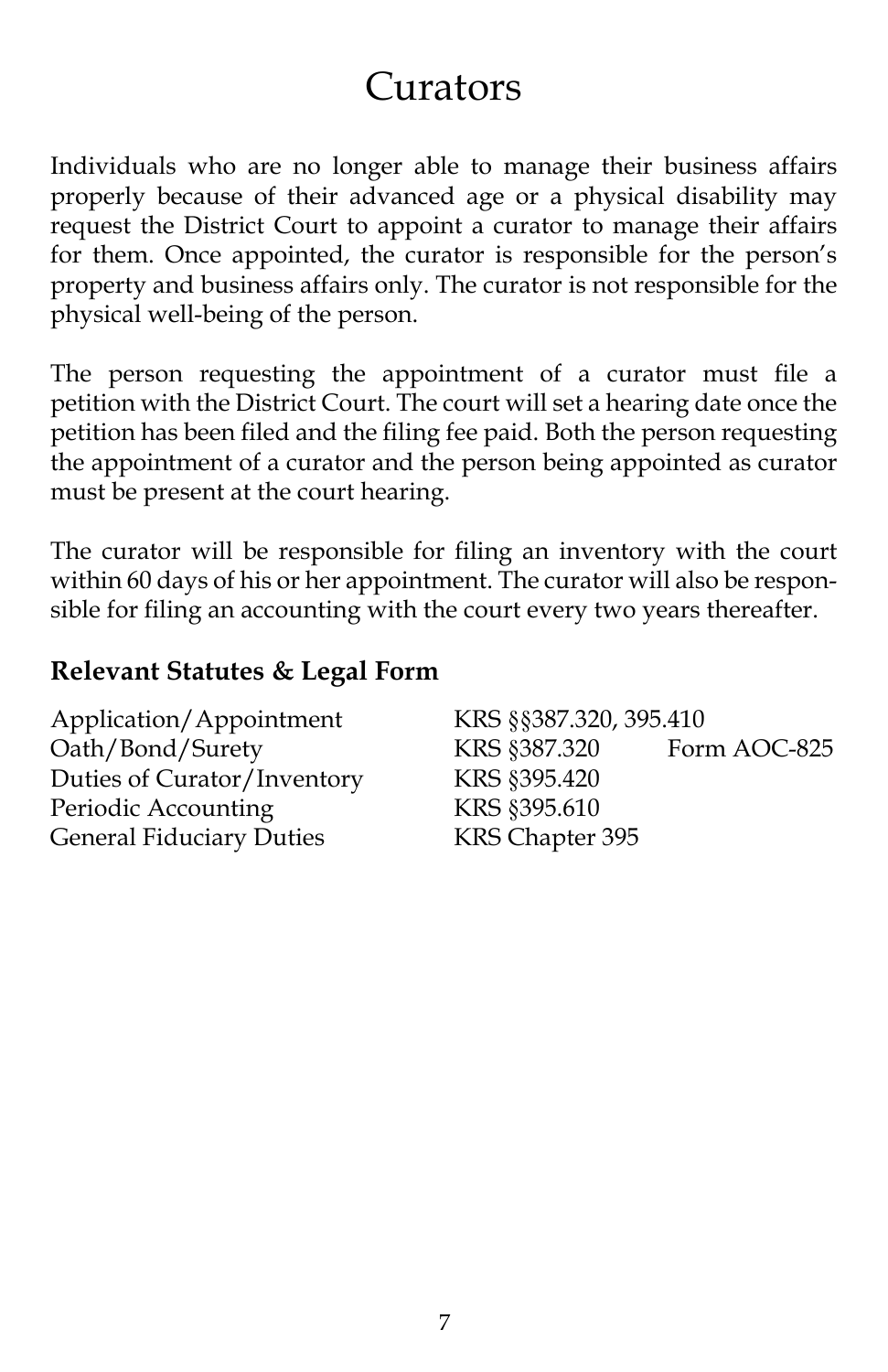# Petitioning for a Name Change

The Probate Court also handles petitions for a name change, whether for an adult or a minor. When petitioning for a name change, please use the following forms, which **must be typed** and not handwritten.

#### **Petition for Name Change: Form AOC-295**

This form must be completed in duplicate and signed by the petitioner in front of a notary public or a probate clerk. If the name change is for a minor, the form must also be signed by the biological parents.

#### **Name Change for a Minor: KRS §401.020**

If both parents do not sign the petition, the petitioning parent must notify the other parent by both certified and regular mail at his or her last known address, of the attempt to change the child's name. The petitioning parent can provide notice to the other parent by sending a copy of the petition. The petitioning parent must include the court date and time and the courtroom number in the space provided on the form.

A court date is required for all name changes for minors. Check with your local Office of Circuit Court Clerk for court dates.

#### **Name Change for an Adult: KRS §401.010**

If the petitioner has a valid photo identification then a court appearance is not required and the case will simply go to the judge for his or her signature. If the petitioner does not have a photo identification, then a court date will have to be scheduled. Check with the Office of Circuit Court Clerk in your county for court dates.

#### **Filing Fees**

The Office of Circuit Court Clerk in your county can tell you the amount of the required filing fee. There may also be a small attorney tax required for attorneys who file these forms. The Kentucky Office of Vital Statistics usually requires certified copies of the order/judgment for a birth certificate and Social Security card. Schools, employers and the Division of Driver Licensing usually require certified copies as well.